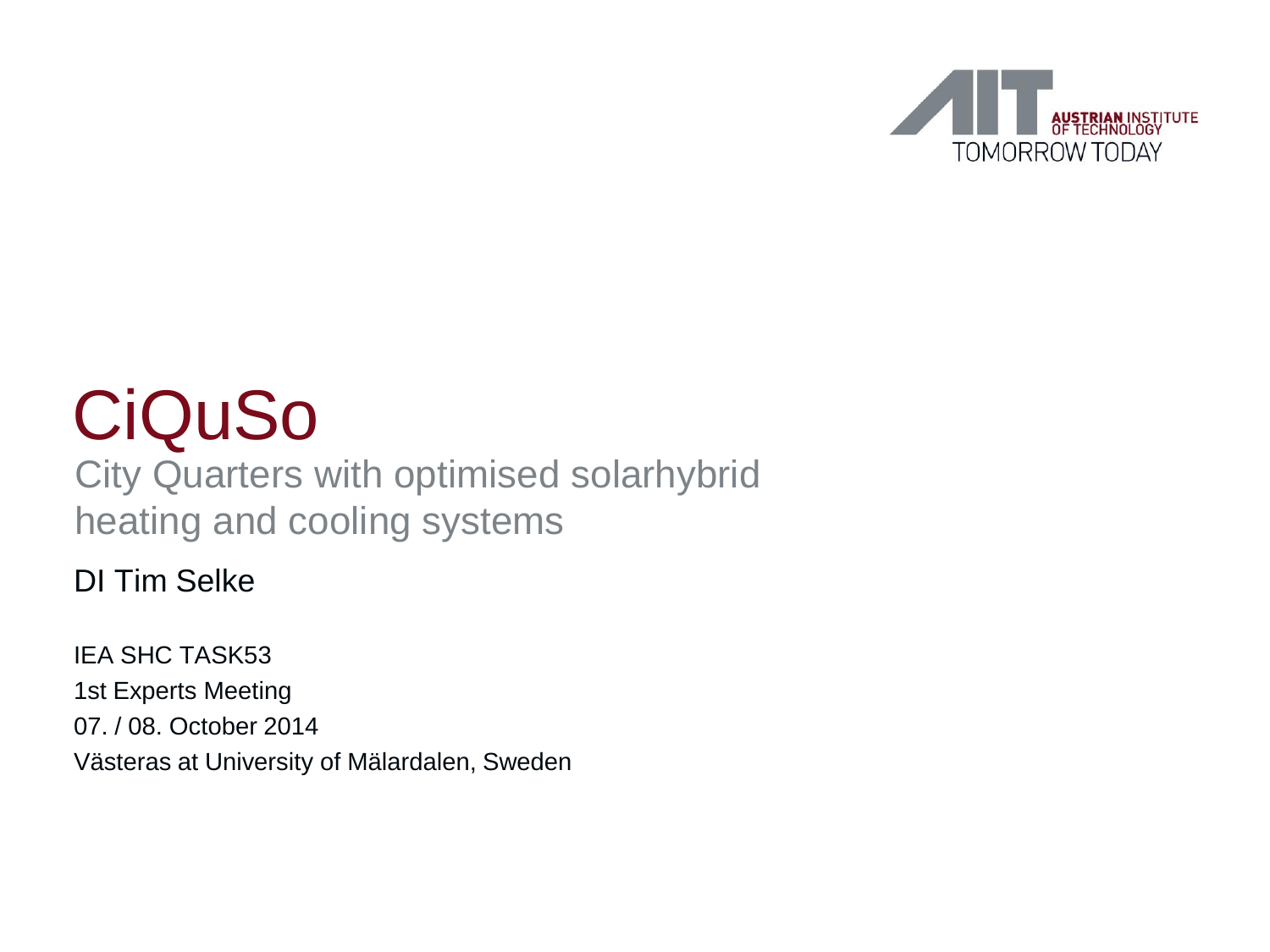

#### Solar Heating and Cooling Systems – Quo Vadis?



#### **Challenge**

- Transformation of the existing energy system into an affordable, secure, sustainable, reliable one based on renewable energy sources and energy efficiency
- Urban integrated solar systems (Solar thermal, Photovoltaics) are key technologies for energy transformation process in Austria
- What mix of solar technologies is sustainable especially in cities?

**Max Liebermann** Berlin, 20. Juli 1847 - 1935, Berlin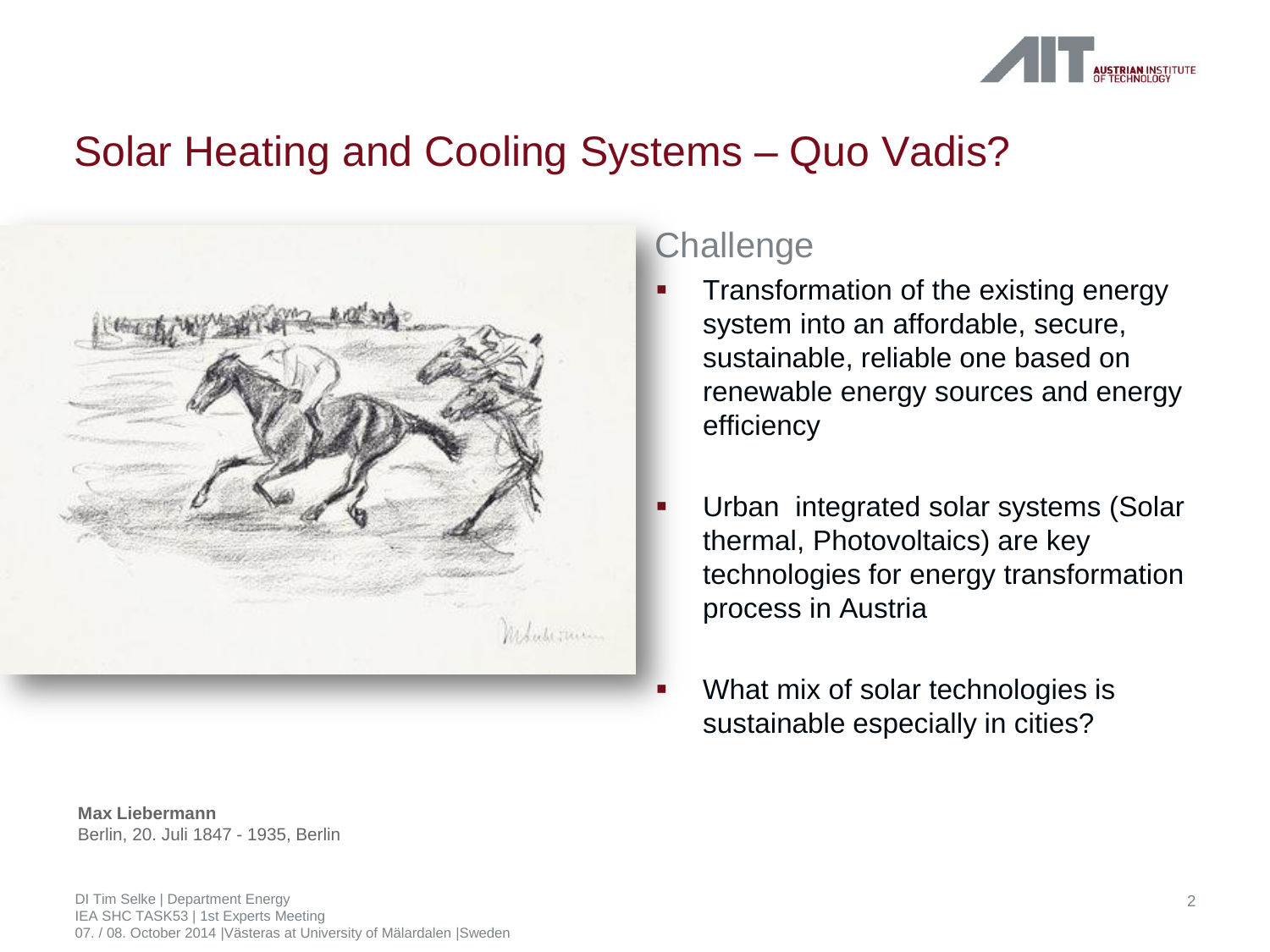

Genesis CiQuSo



- Successful Austrian shc demo-projects (many .. 100 percentage solar heat for buidlings ..)
- Active Networking IEA SHC (national and international participation)
- Monitoring projects (REALITY CHECK by energy monitoring)



- Roadmaps (Writing of technology roadmaps for solar systems)
- Optimization and R&D of Technology (improved primary energy use and economic)
- SHC system on a city quartier level (new concepts, energy exchange of building neighbourhoods ..)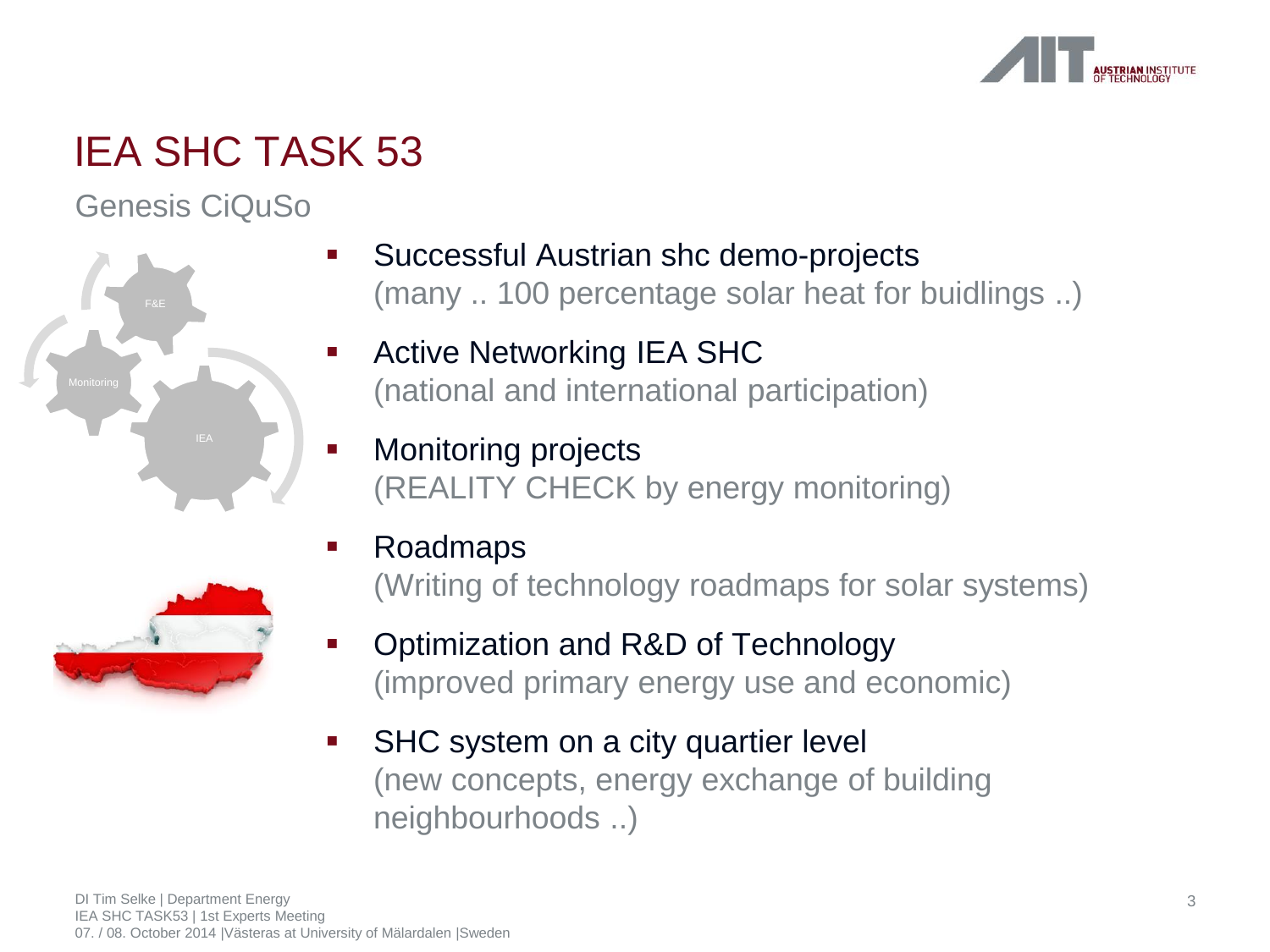

City Quarters with optimised Solar hybrid Heating and Cooling Systems

National Call – Stadt der Zukunft Budget 1.2 Mio Euro Duration 07/14 till 06/17

Partner

- **Austrian Institute of Technology GmbH/ Energy Department**
- $\blacksquare$  AFF INTEC.
- Universität Innsbruck
- Cofely Kältetechnik GmbH
- Salzburg Wohnbau GmbH
- S.O.L.I.D. Solarinstallation und Design GmbH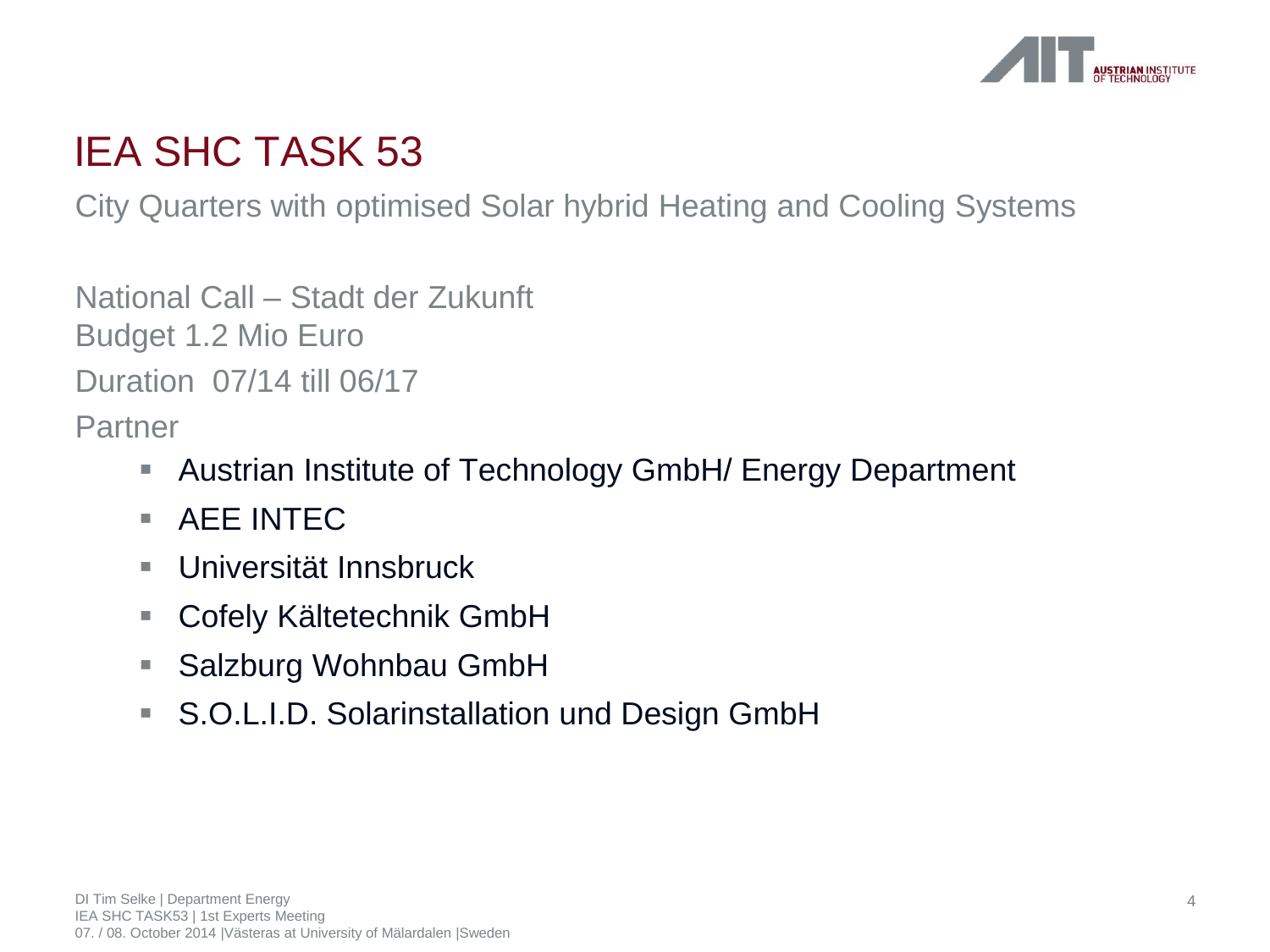

City Quarters with optimised Solar hybrid Heating and Cooling Systems

#### **SYNOPSIS**

- The project CiQuSo aims to develop, evaluate and optimize concepts for solar energy systems to provide energy for buildings and cities.
- Comparing and aligning the energy demand (heating, cooling, domestic hot water, electricity) and the production in terms of dynamic behavior and spatial distribution enables the optimization of the energy performance of the entire city.
- **Based on solar thermal and solar electrical systems new and highly innovate solar** hybrid concepts will be developed and will be applied in HVAC systems for buildings.
- The applications will be evaluated on city level in order to identify further optimization potentials gained by intra-building energy exchange as well as load shifting strategies.
- The applicability of the developed methods and concepts will be shown as an example at Itzling, a part of Salzburg city.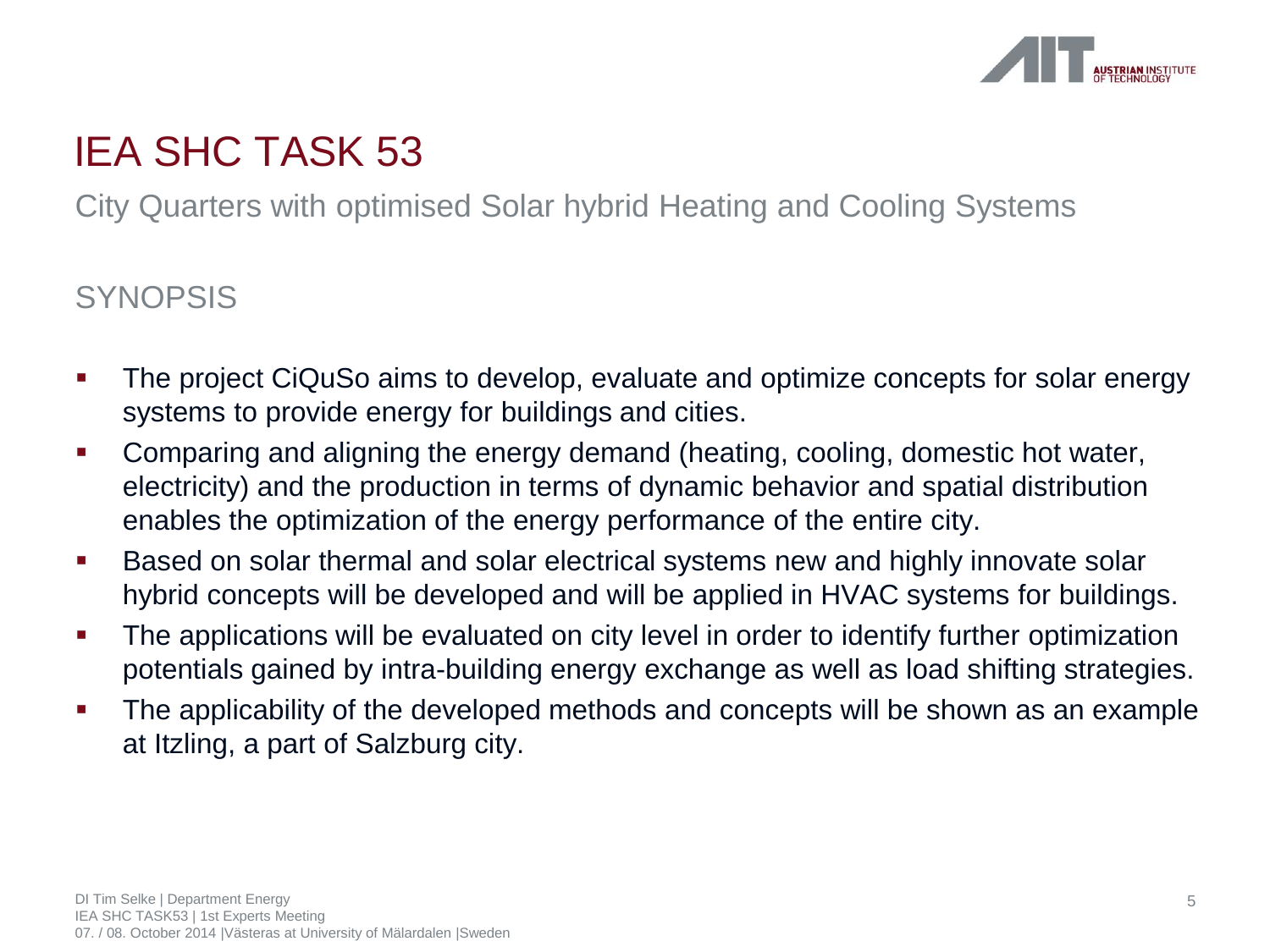

City Quarters with optimised Solar hybrid Heating and Cooling Systems The main project targets:

- Quantification of the optimization potentials of the application of solar energy systems on city level considering intra-building energy exchange and load shifting strategies
- Sound comparison of the considered system concepts (solar thermal, solar electrical, solar hybrid) regarding providing energy to the city
- Development, analysis and further optimization of new highly innovative solar hybrid energy system concepts.
- Usage of storage potentials in buildings, systems and the city in order to improve the energy performance of solar systems.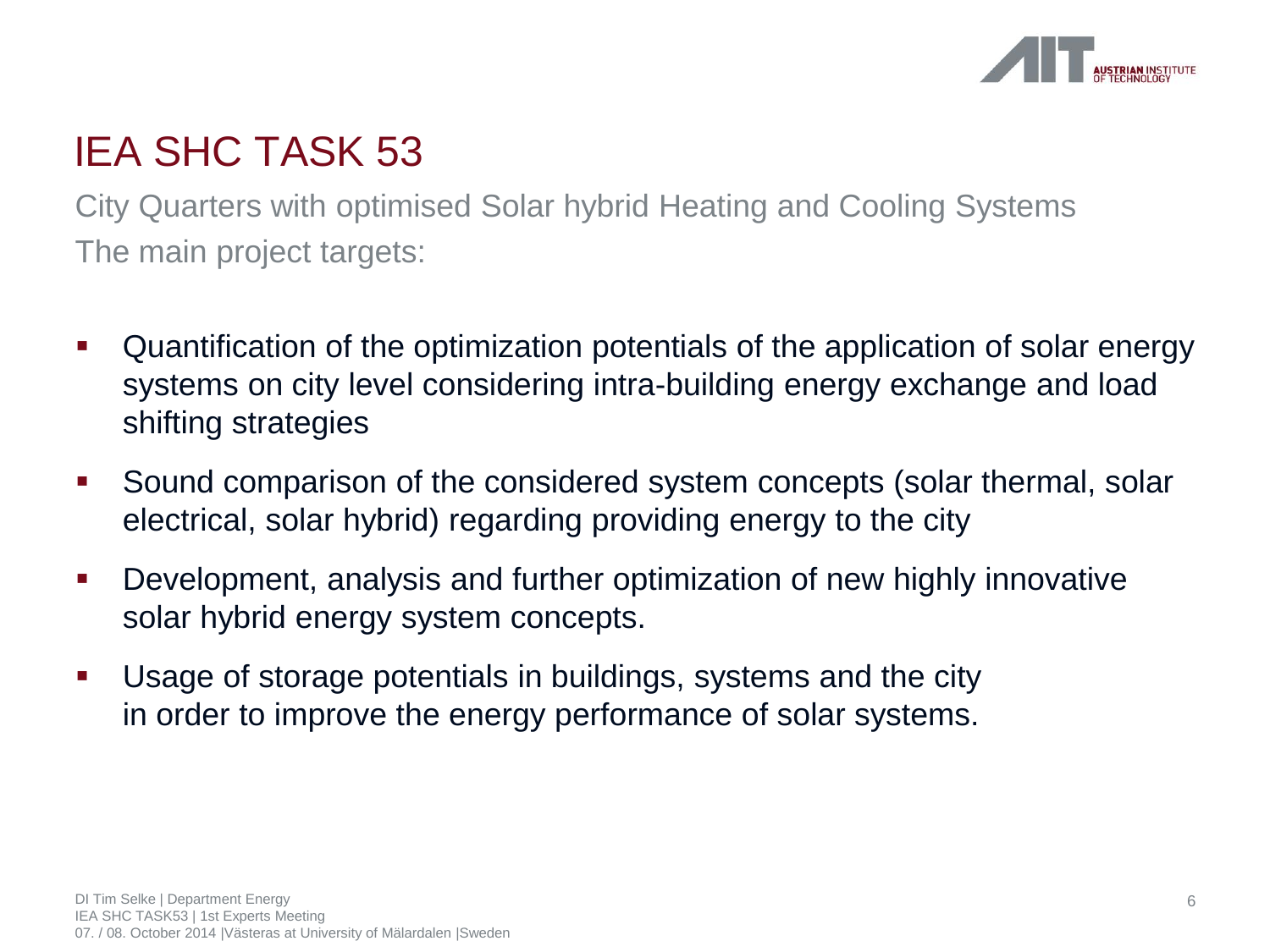

City Quarters with optimised Solar hybrid Heating and Cooling Systems Work packages

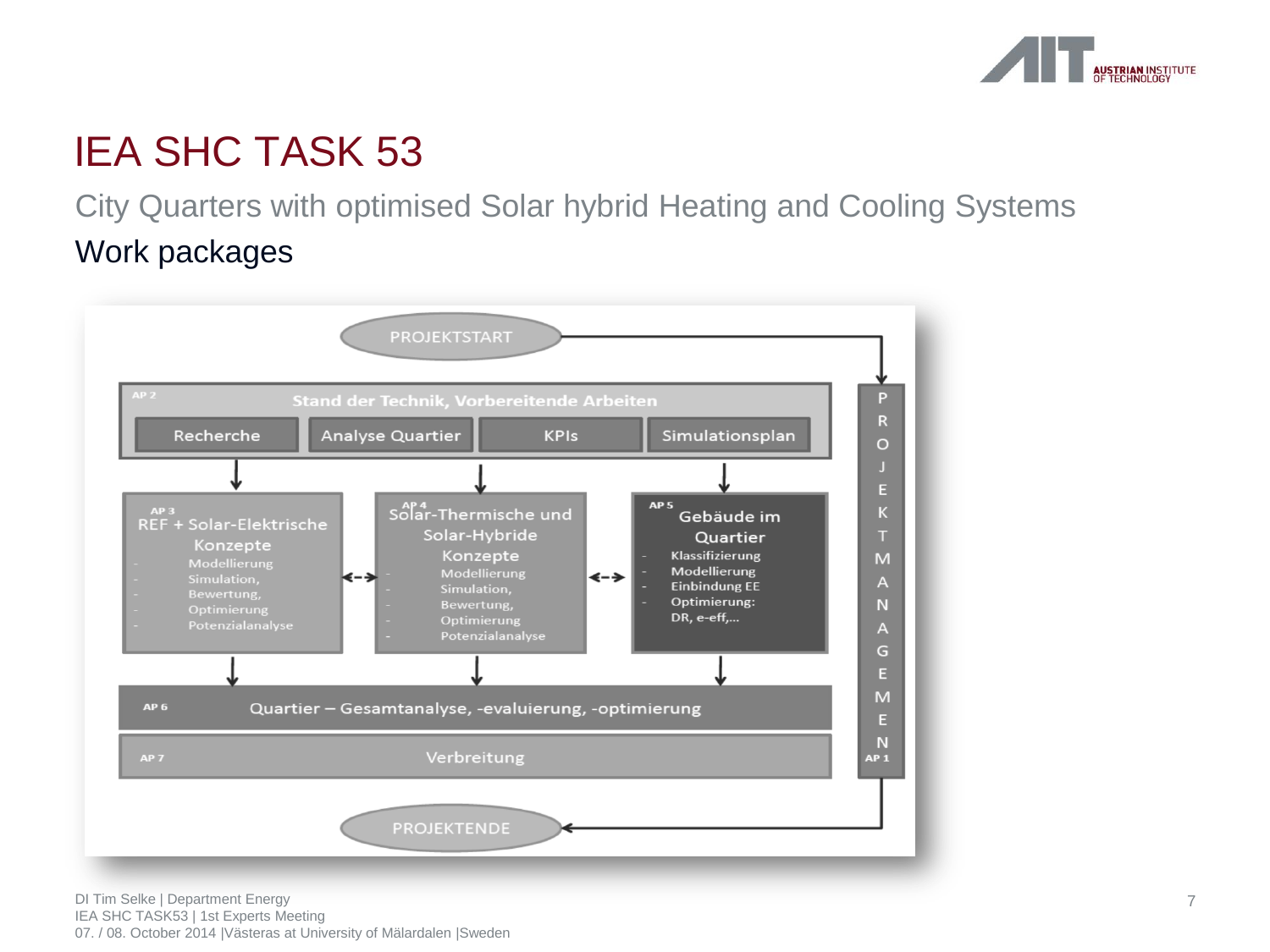

City Quarters with optimised Solar hybrid Heating and Cooling Systems Salzburg City quartier Itzling



Residential building blocks Education buildings Trade fair Sport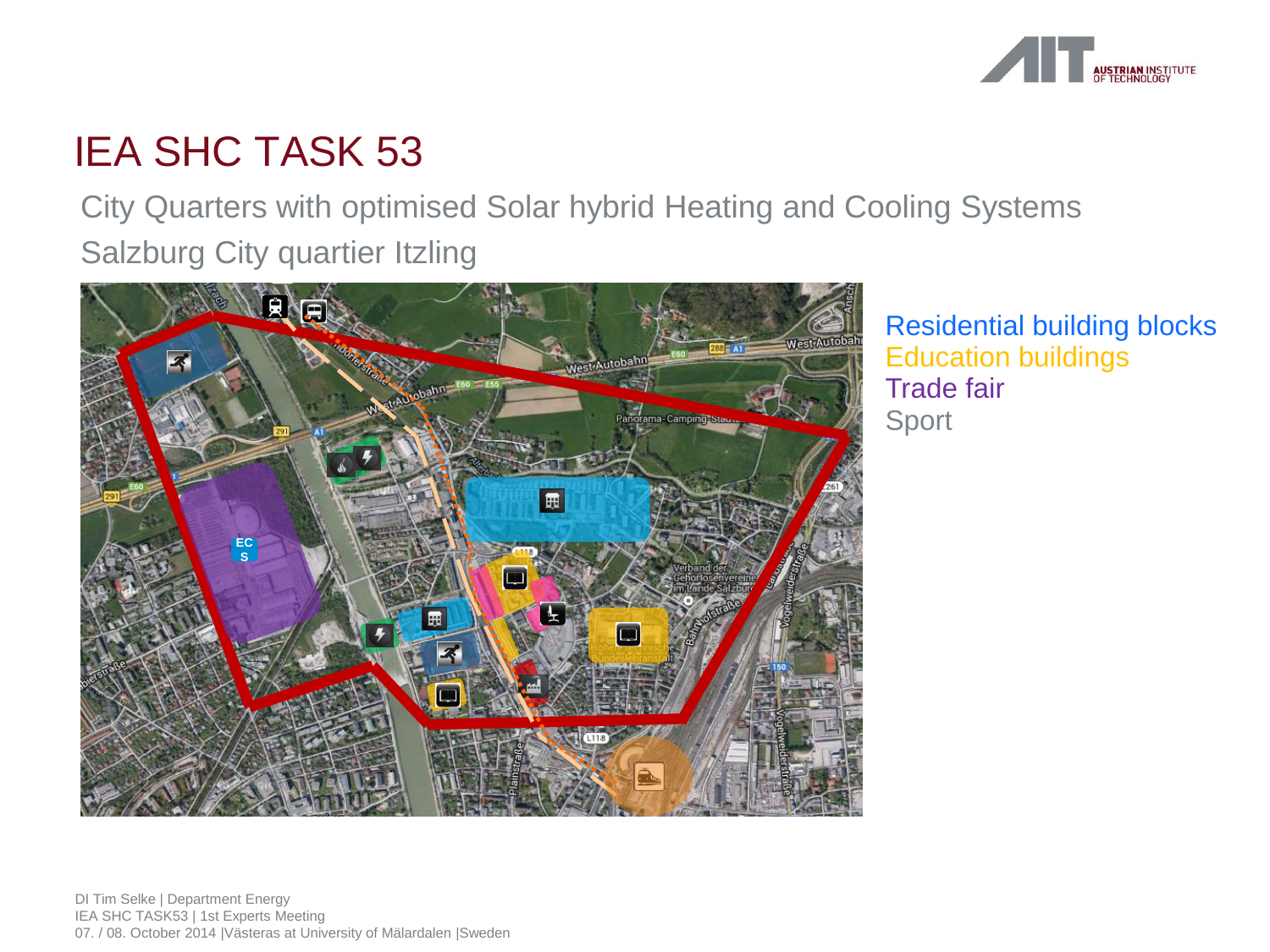

City Quarters with optimised Solar hybrid Heating and Cooling Systems SHC Technologies for Cities – Solar Cities



Einsparungen (Primärenergie, C02 Emissionen, Betriebskosten)

DI Tim Selke | Department Energy IEA SHC TASK53 | 1st Experts Meeting 07. / 08. October 2014 |Västeras at University of Mälardalen |Sweden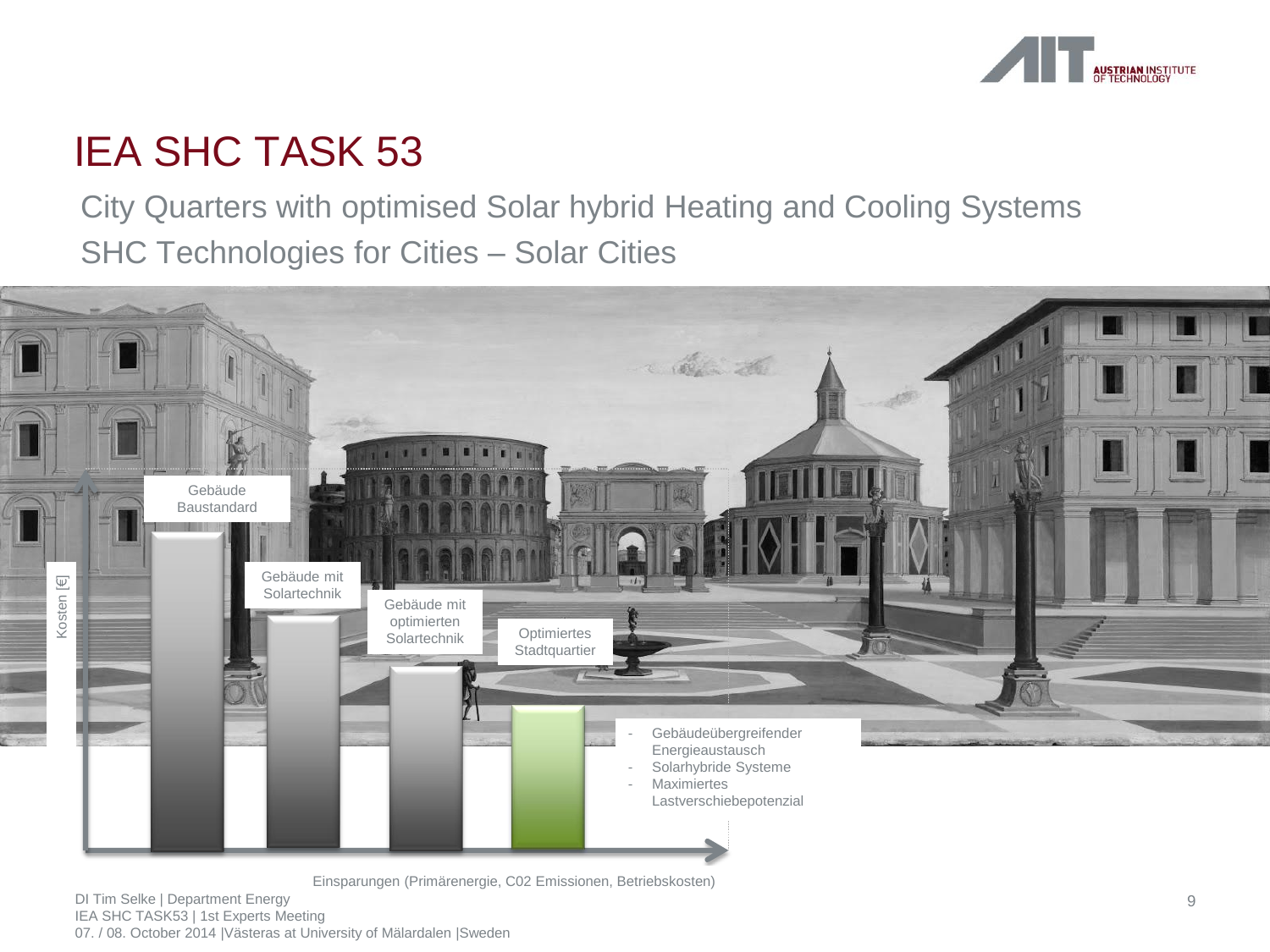

CiQuSo Expected Contribution for SHC TAS53 Subtask A

- A1 Reference systems (not only small scale, different building types ..)
- A2 New system configuration (not only small scale, solar hybrid solution, different building loads, ..
- A3 Storage (use of building mass .. )
- A4 System integration (building and urban integration ..)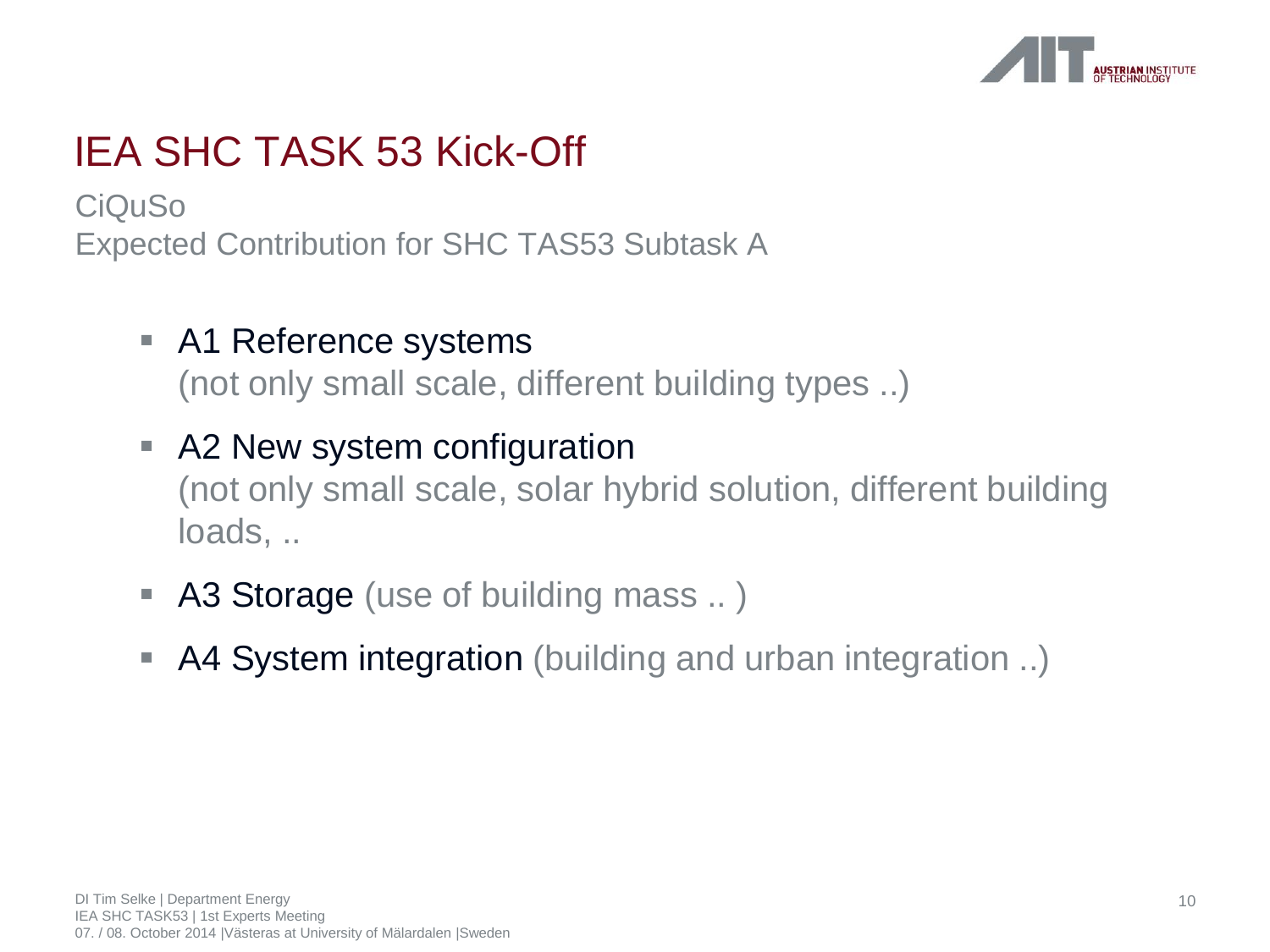

CiQuSo Expected Contribution for SHC TAS53 Subtask B

- B1 Reference condition (different building types .., Austrian climate and economics)
- B2 Grid access and ... (load shifting strategies and management, ..
- B3 Models of components & System simulation (strong modelling an simulation part .. Solar thermal and PV heat pump ..)
- B4 Control strategies (strategies on simulation level have to be developed ..)
- B5 system inter comparison .. (Energy and economic analysis ..)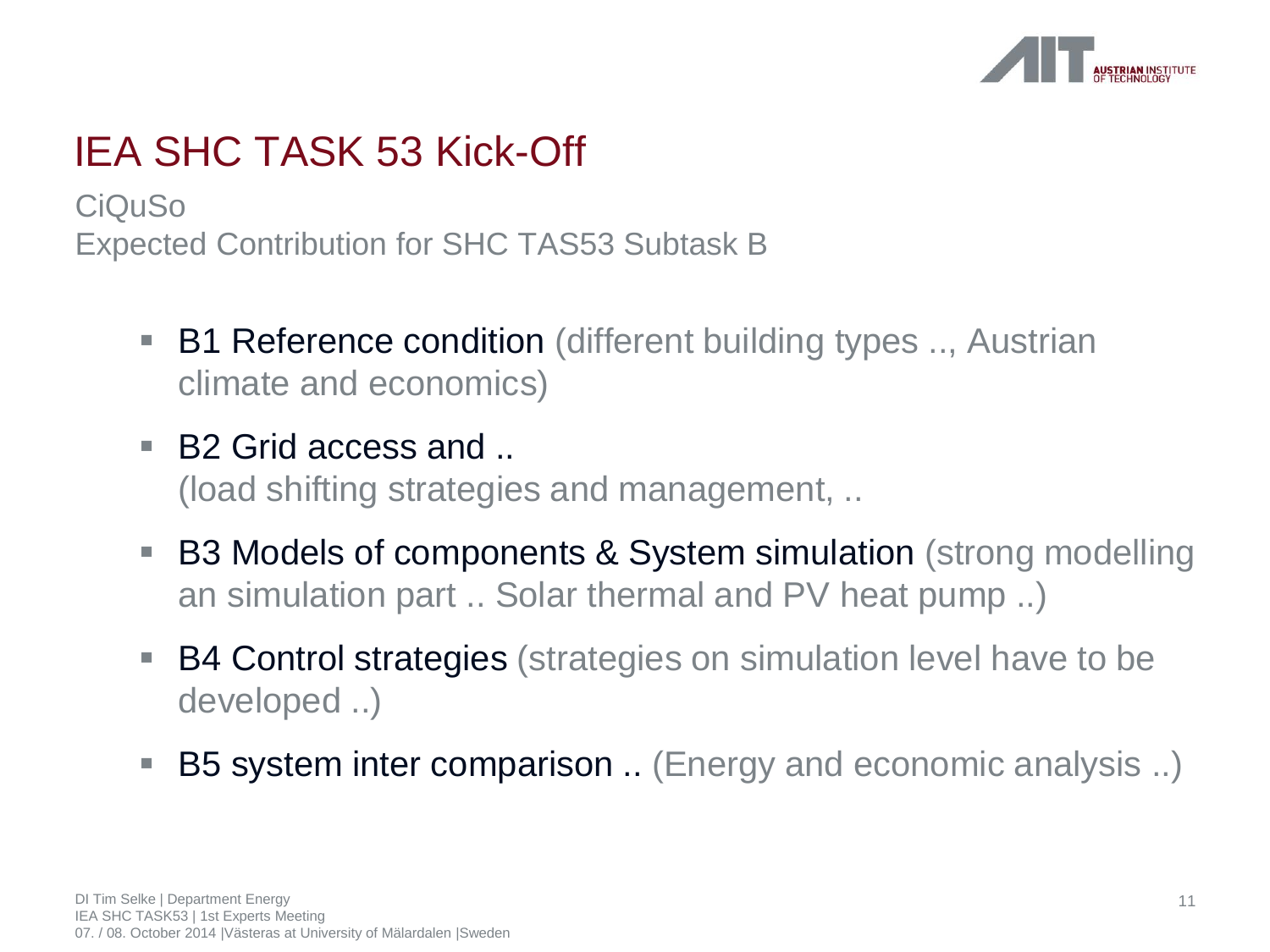

# Submitted project proposal

City Quarters with optimised solarhybrid heating and cooling systems

DI Tim Selke

IEA SHC TASK53 1st Experts Meeting 07. / 08. October 2014 Västeras at University of Mälardalen, Sweden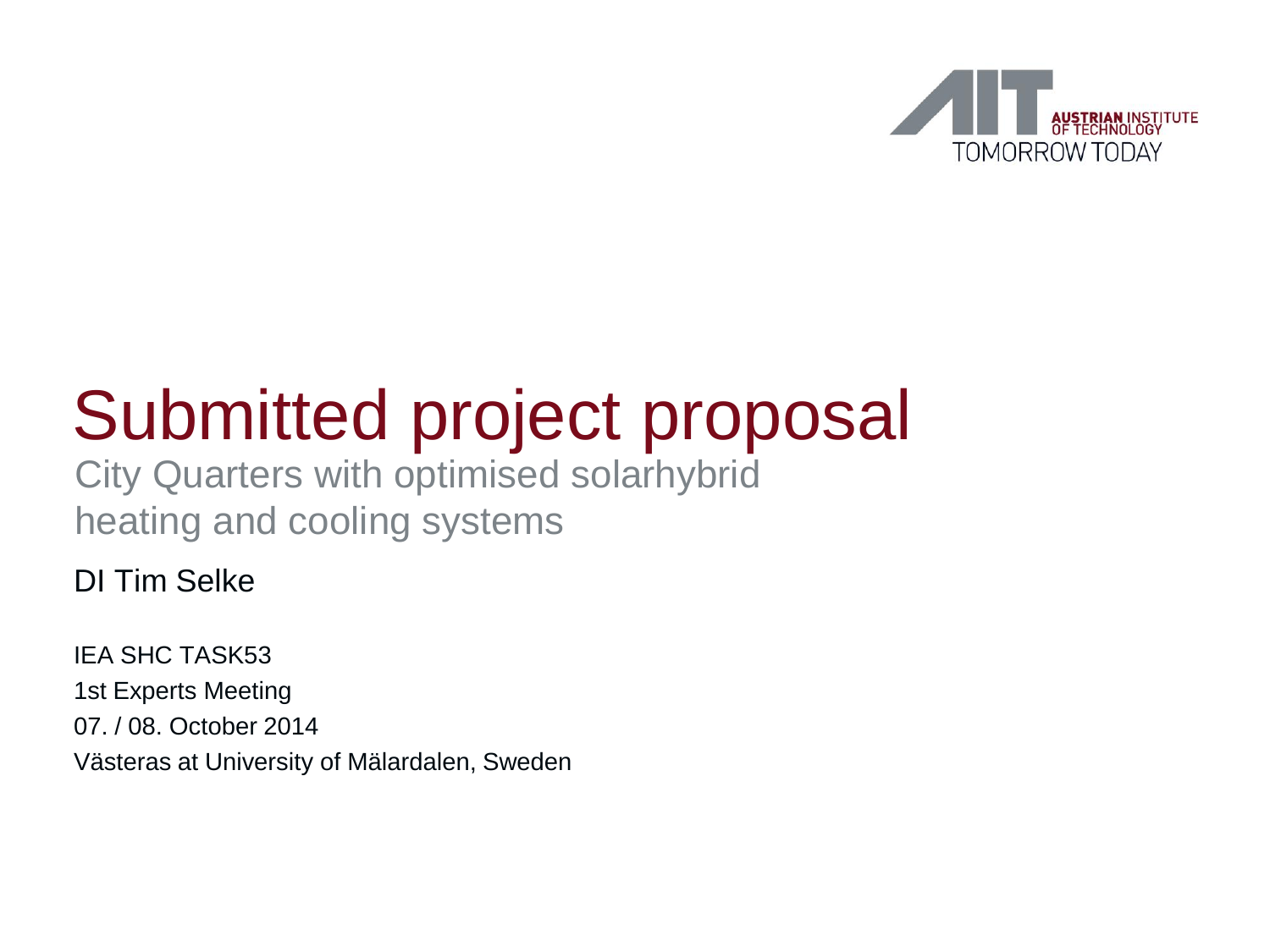

**COOLSKIN** 

Partners TU Graz, AIT, Reinberg .. Submitted September 19th

Call Energieforschung

The objective of the research project COOLSKIN is the investigation of façadeintegrated systems for space-cooling. The solar irradiation onto the façade is converted directly or time delayed to electrical energy, which is used to cool the adjacent room. Energy supply is energetically autonomous and is not dependent on energy from external sources. The project is based on elaborated system simulations and experimental work with a functional model of the system as well as field tests under real operating conditions.



DI Tim Selke | Department Energy IEA SHC TASK53 | 1st Experts Meeting 07. / 08. October 2014 |Västeras at University of Mälardalen |Sweden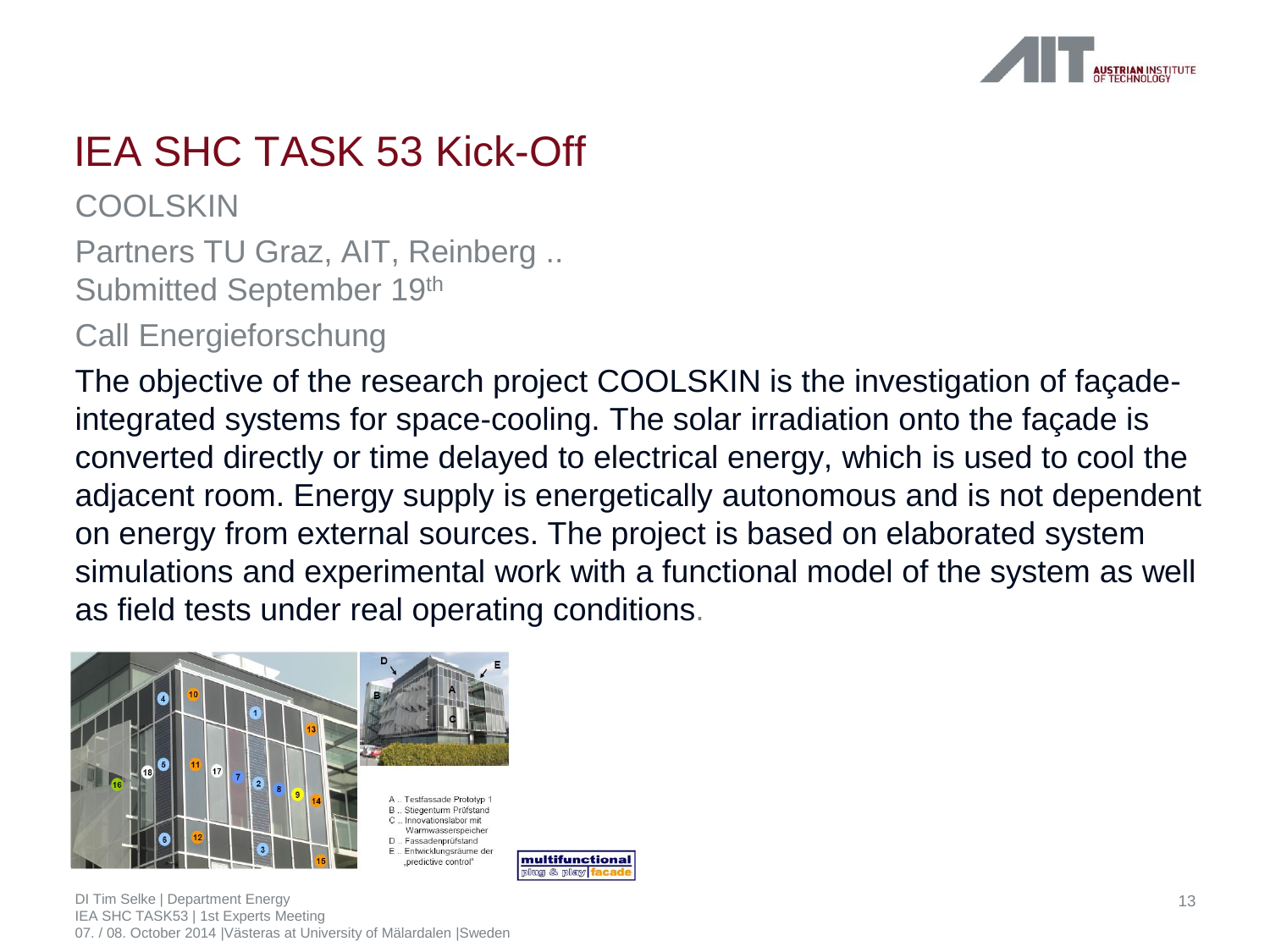

SHAPE PV

.

Partners AIT, ATB-Becker EU, Arch. Reinberg .. Submitted Exploration - September 19th

Call Energieforschung

Concept study for a project chain dealing with the use of building-integrated photovoltaic (BIPV); in view of an overall, systematic analysis for implementing innovative BIPV in Austria the project (I) defines the requirements and future targets for BIPV firstly for the Austrian market and its stakeholders (with the perspective of the European market) (II) develops together with a group of keyplayers a necessary research and implementation roadmap and (III) drafts a concept for a first implementation phase. Existing know-how, current initiatives, obstacles and chances are analyzed systematically, the activities of potential stakeholders are submitted to a screening and all relevant partners are integrated. Based on these findings a chain of R&D follow-up projects will be defined which will have to be elaborated synergetically.